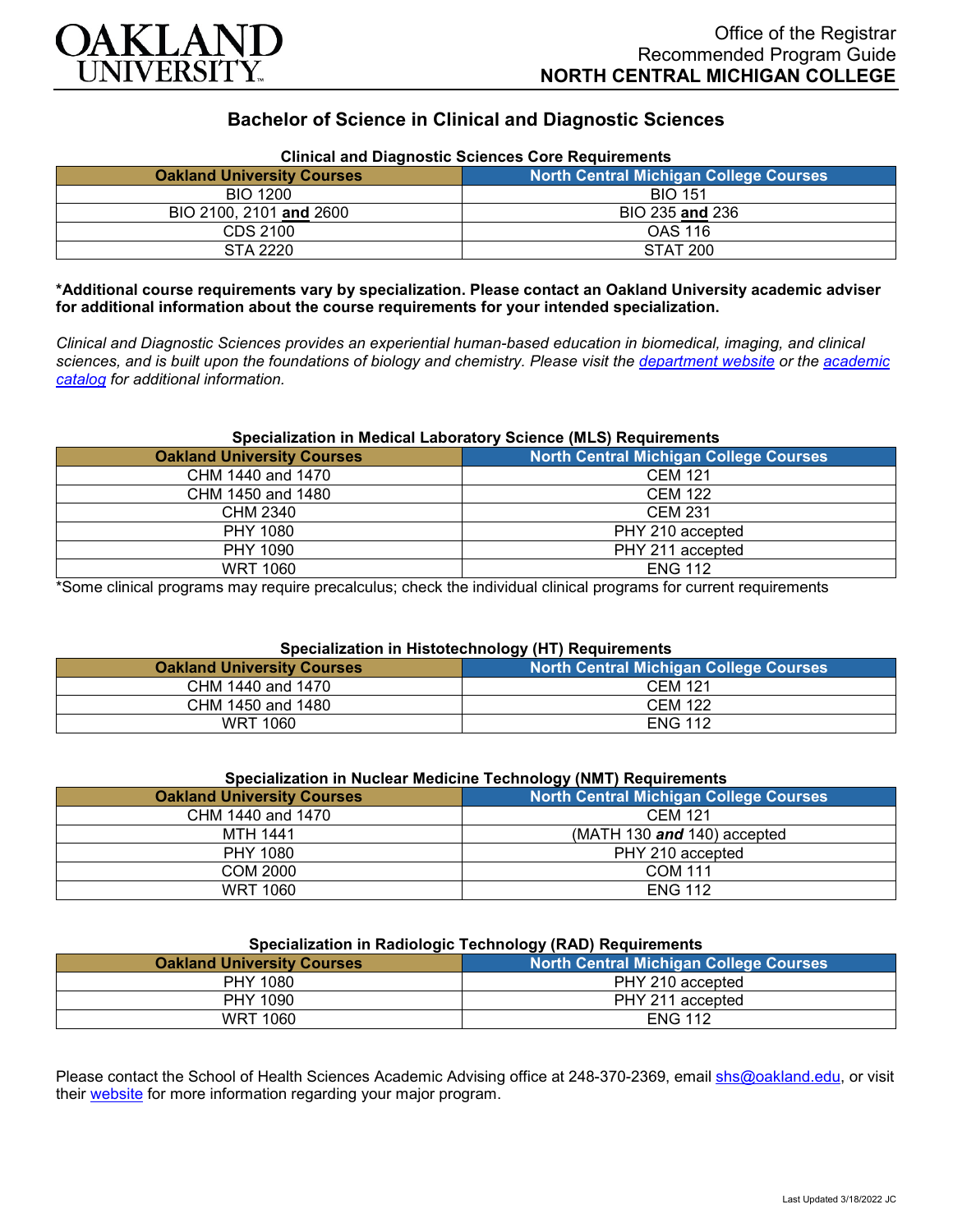

## **Bachelor of Science in Clinical and Diagnostic Sciences**

| <b>Clinical and Diagnostic Sciences Core Requirements</b> |                                        |
|-----------------------------------------------------------|----------------------------------------|
| <b>Oakland University Courses</b>                         | North Central Michigan College Courses |
| <b>BIO 1200</b>                                           | <b>BIO 151</b>                         |
| BIO 2100, 2101 and 2600                                   | BIO 235 and 236                        |
| CDS 2100                                                  | <b>OAS 116</b>                         |
| STA 2220                                                  | <b>STAT 200</b>                        |

**\*Additional course requirements vary by specialization. Please contact an Oakland University academic adviser for additional information about the course requirements for your intended specialization.**

*Clinical and Diagnostic Sciences provides an experiential human-based education in biomedical, imaging, and clinical sciences, and is built upon the foundations of biology and chemistry. Please visit the [department website](https://www.oakland.edu/shs/clinical-and-diagnostic-sciences/) or the [academic](http://catalog.oakland.edu/preview_program.php?catoid=53&poid=8663)  [catalog](http://catalog.oakland.edu/preview_program.php?catoid=53&poid=8663) for additional information.*

### **Specialization in Pre-Clinical Professions (Medicine, Dentistry, Optometry, Veterinary Medicine) Requirements**

| <b>Oakland University Courses</b>               | <b>North Central Michigan College Courses</b> |
|-------------------------------------------------|-----------------------------------------------|
| CHM 1440 and 1470                               | <b>CEM 121</b>                                |
| CHM 1450 and 1480                               | <b>CEM 122</b>                                |
| CHM 2340, 2350 and 2370                         | CEM 231 and 232                               |
| PHY 1010 and 1100                               | PHY 210 accepted                              |
| PHY 1020 and 1110                               | PHY 211 accepted                              |
| <b>WRT 1060</b>                                 | <b>ENG 112</b>                                |
| Elective Credits (more options available at OU) | ENG 111; HE 200; MATH 150; PSY 261            |

#### **Specialization in Pre-Pharmacy Requirements**

| <b>Oakland University Courses</b> | <b>North Central Michigan College Courses</b> |
|-----------------------------------|-----------------------------------------------|
| CHM 1440 and 1470                 | <b>CEM 121</b>                                |
| CHM 1450 and 1480                 | <b>CEM 122</b>                                |
| CHM 2340, 2350 and 2370           | CEM 231 and 232                               |
| MTH 1554                          | <b>MATH 150</b>                               |
| PHY 1010 and 1100                 | PHY 210 accepted                              |
| WRT 1060                          | <b>ENG 112</b>                                |

#### **Specialization in Pre-Physician Assistant Requirements**

| <b>Oakland University Courses</b> | <b>North Central Michigan College Courses</b> |
|-----------------------------------|-----------------------------------------------|
| <b>BIO 1201</b>                   | Satisfied by completing (BIO 151 and 152)     |
| CHM 1440 and 1470                 | <b>CEM 121</b>                                |
| CHM 1450 and 1480                 | <b>CEM 122</b>                                |
| CHM 2340                          | <b>CEM 231</b>                                |
| NTR 2500                          | <b>HE 200</b>                                 |
| PHY 1010 and 1100                 | PHY 210 accepted                              |
| <b>PSY 1000</b>                   | <b>PSY 161</b>                                |
| <b>PSY 2250</b>                   | <b>PSY 261</b>                                |
| <b>WRT 1060</b>                   | <b>ENG 112</b>                                |

Please contact the School of Health Sciences Academic Advising office at 248-370-2369, email [shs@oakland.edu,](mailto:shs@oakland.edu) or visit their [website](http://www.oakland.edu/shs/advising) for more information regarding your major program.